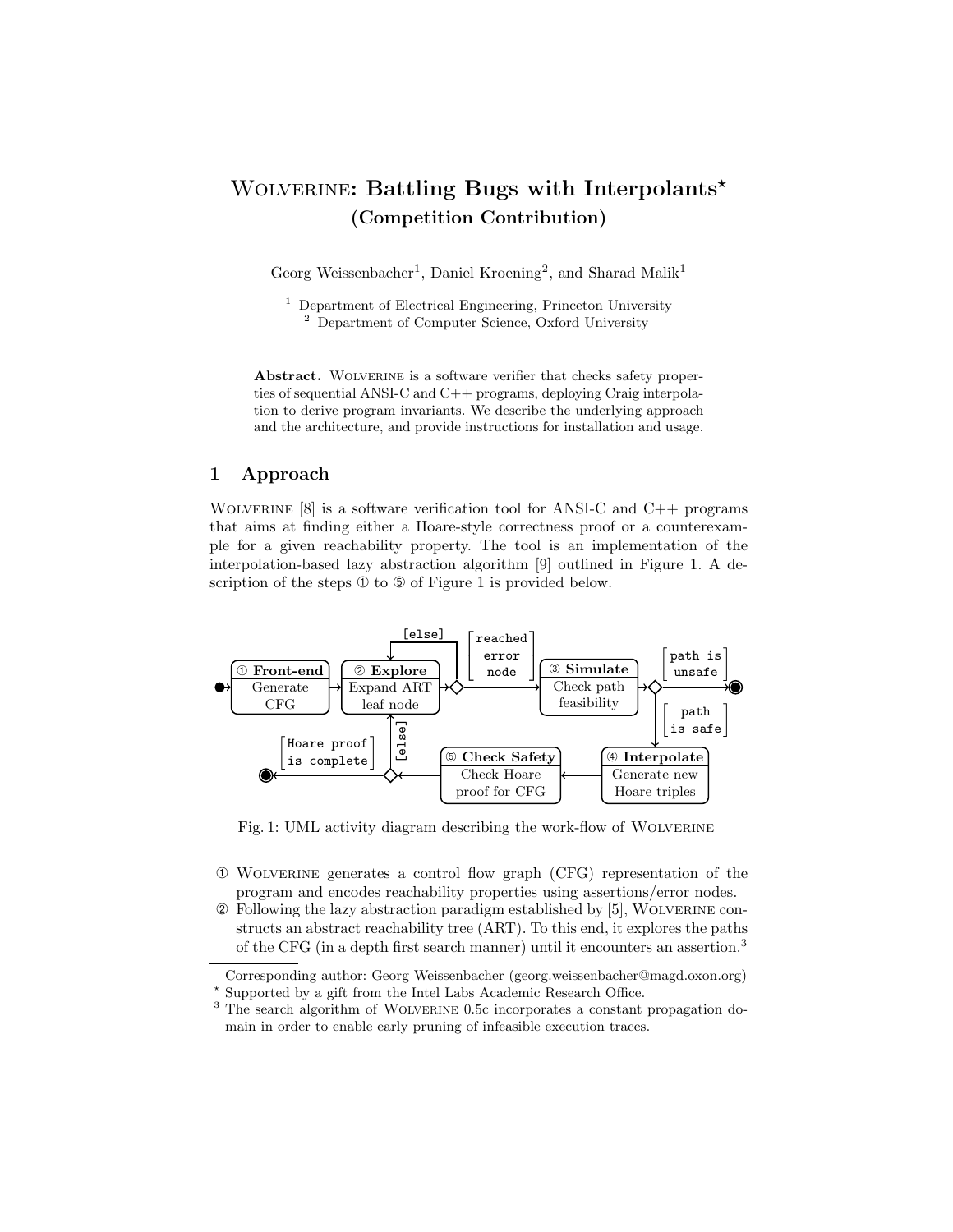

(a) UML component diagram for Wolverine (b) Interpolator class hierarchy

Fig. 2: Software architecture of Wolverine

- ➂ Given a path that reaches an assertion, Wolverine deploys symbolic simulation to determine whether the path corresponds to a feasible program execution violating the assertion; such unsafe executions are reported.
- ➃ If the path is safe, Wolverine uses Craig interpolation to generate Hoare triples that prove that the assertion holds  $(c.f. [4])$  and updates the edges and nodes of the ART accordingly: the spurious counterexample serves as a catalyst for refining the current approximation of safely reachable states [2].
- ➄ If the Hoare triples of the ART are sufficient to prove the safety of all paths of the CFG, Wolverine concludes that the program is correct. Otherwise, the tool continues to expand paths that are not yet covered (step  $\circled{2}$ ).

# 2 Software Architecture

Figure 2a shows the components and architecture of Wolverine. Our implementation uses the front-end  $(\mathbb{O})$  and the symbolic simulator  $(\mathbb{O})$  of the CProver framework (http://www.cprover.org). Wolverine uses an interpolating decision procedure  $(\mathcal{D})$  to extract Hoare triples from infeasible paths. To this end, the tool deploys its built-in decision procedure for equality logic with uninterpreted functions and limited support for bit-vectors [3, 6, 7] and falls back on the weakest precondition should this interpolator fail (see Figure 2b).

# 3 Tool Setup and Usage

Installation. Binaries for Linux, Windows, and MacOS X can be downloaded from the project website (http://www.cprover.org/wolverine) and should be deployed in a directory listed in the PATH environment variable. Wolverine requires a pre-processor (cl.exe, which is part of Visual Studio Express, on Windows and GNU's gcc on Unix-based platforms) and the header files typically packaged with it to be installed.

Usage. Wolverine must be executed from within the Visual Studio command prompt on Windows or a terminal on Linux and Mac OS X, and accepts options and source file names of the program to be verified as operands. By default, WOLVERINE scans the program for assertions and checks whether they hold. If